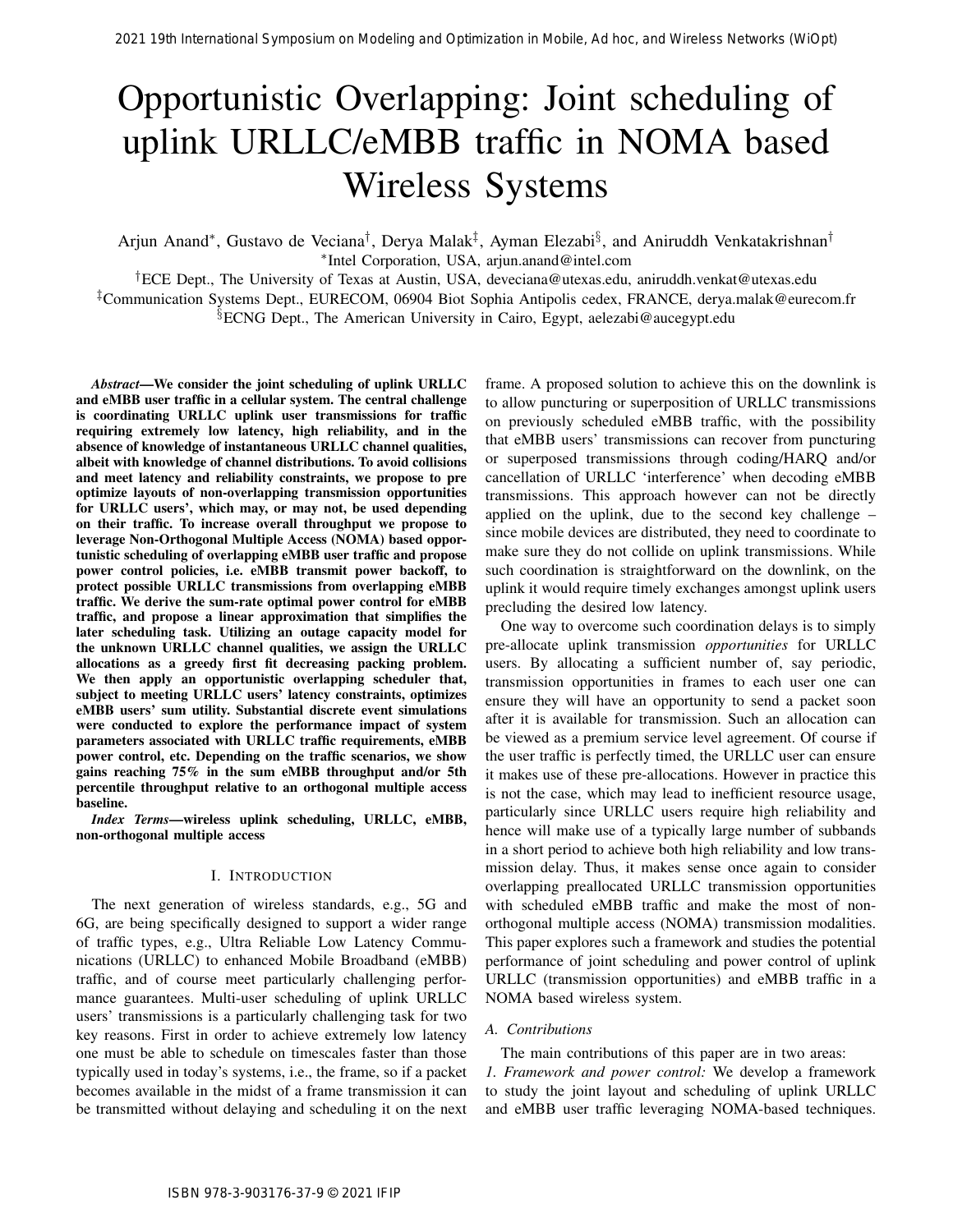Critical to this approach is ensuring that URLLC transmissions are reliable and have low latency, and thus that a joint power control policy is developed to protect URLLC users from overlapping eMBB traffic as well as other cell interference. A power control policy in this setting corresponds to the choice of a tradeoff between overlapping URLLC and eMBB transmission rates. In Section 3 of this paper we propose and study a sum throughput (URLLC  $+$  eMBB) optimal power control strategy and approximations thereof that enable simpler approaches to overlapping resource allocations.

*2. Joint scheduling:* In order to study the resource savings of our NOMA based framework vs a purely OMA based approach, we propose an algorithm in Section 4 to layout persistent URLLC transmission opportunities across the frame in accordance to the derived power control strategy while opportunistically scheduling eMBB user traffic so as to optimize the sum utility of their allocated long term rates. Opportunism in this setting involves not only exploiting variations in channel qualities but also variations due to the presence of preallocated URLLC transmission opportunities. The latter is naturally coupled to the impact the overlap choices of users with different channel qualities will have on eMBB power control. *A key novelty of our work lies in exploring dynamic resource allocation/overlapping while maintaining latency and reliability objectives for heterogeneous URLLC and eMBB users, which have asymmetric knowledge of their current quality of their channels.* We develop both a well founded theoretical basis for our proposed algorithms and explore their performance via simulations showing scenario dependent  $eMBB$  sum throughput and  $5<sup>th</sup>$  percentile user throughput gains over OMA up to 75%. 2021 19th International Symposium on Modeling and Optimization in Modeling And Symposium on Modeling and The Revent of Advised and Symposium on Modeling and The Revent of Advised Andres Networks (WiOptimization in Modelin

## *B. Related Work*

There has been extensive related work yet to the best of our knowledge none addresses the joint dynamic optimization of URLLC placement and eMBB scheduling addressed in this paper.

*Wireless Scheduling and network utility maximization.* The design of opportunistic multi-user wireless schedulers for utility maximization, delay optimization and queue stability has received substantial attention in the last two decades. We refer to [1] and [2] and the references therein. Joint scheduling of different types of traffic flows in wireless networks using NOMA has been considered mainly for downlink, e.g., as in [3] by jointly deciding user selection, power allocation, Modulation and Coding Scheme (MCS) selection for NOMA-based downlink systems via centralized schedulers, or incorporating superposition/puncturing techniques, e.g., in [4], [5].

Existing work on joint scheduling primarily focuses on eMBB/URLLC downlink traffic. For example, in [6] the authors conducted dynamic resource optimization to meet heterogeneous service requirements. Researchers maximized the URLLC load without sacrificing the eMBB throughput, e.g., in [7] via simulation, and [8] by designing a resource allocation and a scheduling mechanism by puncturing the eMBB transmissions to guarantee a minimum achievable eMBB rate. In [9] authors proposed a channel and QoS-aware dynamic resource allocation and joint link adaptation policy to multiplex traffic. By incorporating constraints on service isolation, latency, minimum rate, reliability, and adaptive modulation coding, in [10] authors optimized the sum-rate for a resource slicing setting. In [11] authors scheduled coexisting traffic in downlink 5G NR to enhance system throughput and provide URLLC delay guarantees. Preemptive scheduling for eMBB/URLLC downlink traffic was considered in [12], e.g., to offload eMBB and to improve ergodic capacity and or ensure URLLC latency as in [13], and for multi-user MIMO systems in [14]. In [15] and [16] authors considered a spatial preemptive scheduling for eMBB/URLLC in downlink 5G NR.

*System-level simulations for uplink.* In [17] the authors explore NOMA and adaptive power allocation and the realization of general fairness versus throughput tradeoffs for both downlink and uplink. Authors in [17] contrasted the resource requirement with fixed power [18] and cognitive radio-inspired [19] NOMA models, but did not optimize the aggregate resource requirement. There exist many approaches to multiplex eMBB/URLLC on the uplink, see e.g., [20]–[23], which aim to achieve high spectral efficiency by enabling grant-based and grant-free users to share the same spectrum resources and meet the strict latency and reliability constraints in 5G NR. Due to the complexity of the analysis, most of these evaluations, e.g., in [20]–[22], are based on system-level simulations.

## II. SYSTEM MODEL

*Uplink frame and traffic demands model.* We shall consider an uplink frame for a wireless Base Station (BS) shared by a set of URLLC and eMBB users, denoted  $U$  and  $E$  respectively. The frame is assumed to have a width of  $w$  and height of  $h$ Resource Blocks (RBs) where each RB has a width of  $m$ minislots and height of  $n$  subcarriers. Thus the overall frame has a width of  $f_w = w \times m$  minislots and height  $f_h = h \times n$ subcarriers and its resources can be individually indexed as  $F = \{1, 2, \ldots, f_w\} \times \{1, 2, \ldots, f_h\}.$ <sup>1</sup>

URLLC users require extremely low latency (lower than one frame period) and high reliability. Scheduling such uplink transmissions on a timescale shorter than a frame is difficult since resource allocations are made, at best, at the start of a frame and one needs to coordinate among uplink users to avoid collisions. Hence in order to meet such requirements for each user  $u \in U$  one pre-allocates periodic *transmission opportunities* to send  $b<sub>u</sub>$  bits every  $p<sub>u</sub>$  minislots. The entire  $b<sub>u</sub>$  bits should be sent within a given minislot. Thus if the the user's traffic were a periodic stream of  $b_u$  bits every  $p_u$ minislots the maximum delay would be at most  $p_u$  minislots. We refer to these as 'transmission opportunities' because they

<sup>&</sup>lt;sup>1</sup>In 3GPP standards, allocations are in terms of physical RBs (PRBs). Starting with Rel-15 [24], sub-PRBs were introduced, which may occupy 3, 6, or 9 subcarriers, and mini-slots, which may be 2, 4, or 7 OFDM symbols for sub-6 GHz bands. In this work, we consider fine granularity in resource allocations down to subcarriers and mini-slots for conceptual clarity, as well as the coarser granularity used in practice.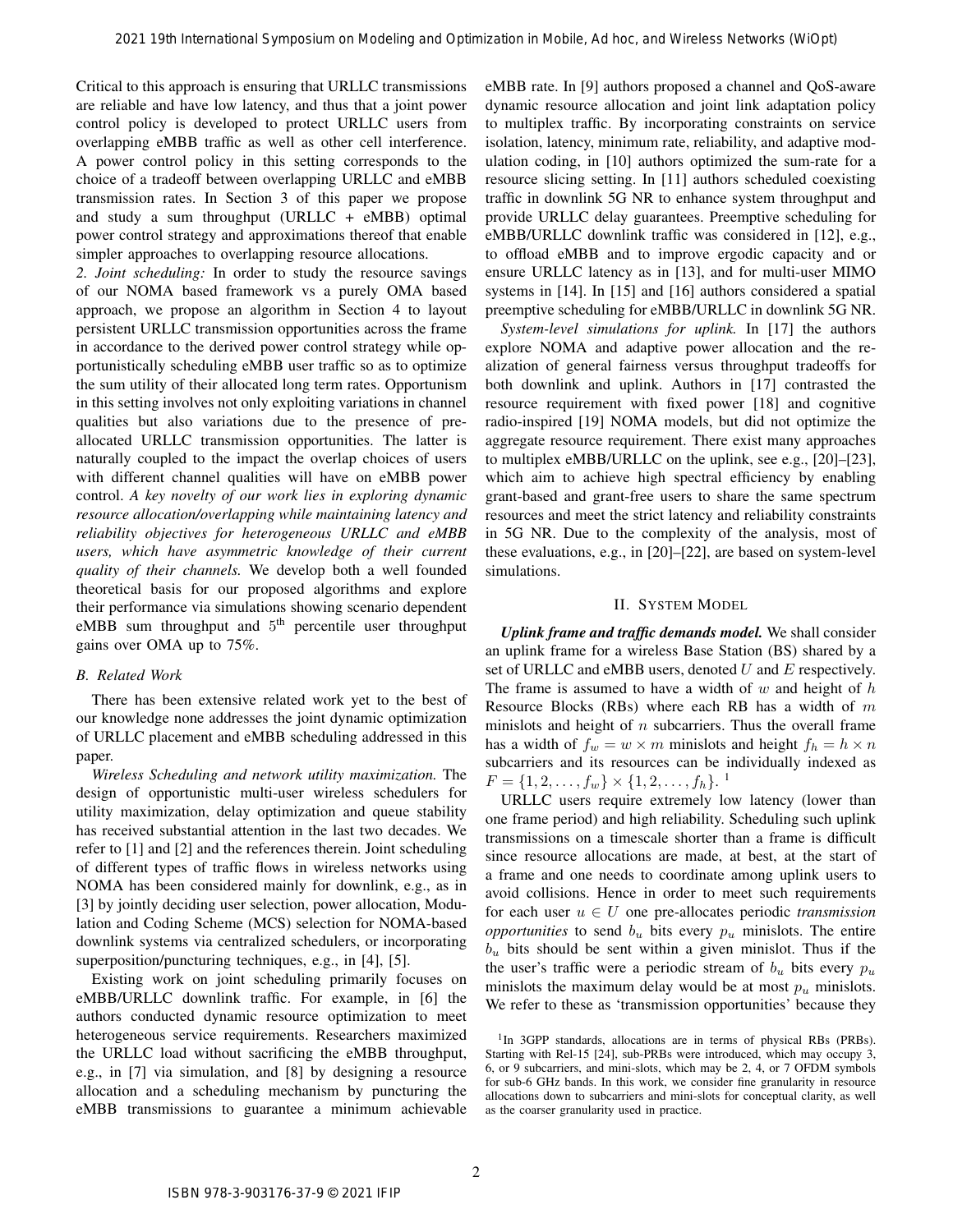may or may not be used by the URLLC user. However, as we shall see, they may overlap with one or more scheduled eMBB user transmissions. In the sequel, Section IV, we shall assume eMBB user queues are infinitely backlogged and optimize their rate allocations for their sum utility.

*Overlapping URLLC/eMBB user transmissions.* We consider NOMA based sharing of uplink resources which permits overlapping of URLLC transmission opportunities and scheduled eMBB user transmissions, but no overlapping (collisions) of URLLC transmissions or overlapping among scheduled eMBB users transmissions. When URLLC/eMBB overlaps occur we propose to use Successive Interference Cancellation (SIC), i.e., we first decode URLLC users' data (treating overlapping eMBB transmissions as additive white Gaussian noise) and then if successful we subtract the decoded overlapping URLLC signal before proceeding to decode eMBB users' transmissions. Ensuring this process is successful with high probability requires a joint power control policy for overlapping transmissions, which factors their respective channel qualities, and that guarantees a high probability of correct detection for URLLC users' transmissions, thus avoiding further delays associated with HARQ. Finally to ensure high reliability for URLLC users and goodput for eMBB users' uplink transmissions, one must manage the uncertainty associated with inter-cell interference. Below, we develop a general framework to study the potential of enabling such overlapping. 2021 19th International Symposium on Modeling and Optimization in Modeling And Model 2021 19th International Symposium on Modeling and The Hockey and Symposium on Modeling and Symposium on Modeling and Symposium on Modeli

*URLLC and eMBB channel gains.* The transmission rates of URLLC and eMBB users and overlaps thereof are driven by their respective channel gains. Multiple transmission opportunities for URLLC users are periodically allocated within a frame, during which the realizations of fast channel variations may not be known. Thus for URLLC user  $u \in U$  we assume the distribution for the random channel quality is  $Q_u^U$ , which can be measured/modelled, accounting for possibly distance dependent path loss, shadowing and fast fading. We let  $q_u^{U,\epsilon}$ be such that  $P(Q_u^U > q_u^{U,\epsilon}) = 1 - \frac{\epsilon}{r^2}$ , i.e., user u can count on a channel quality of at least  $q_u^{U,\epsilon}$  with reliability  $1-\frac{\epsilon}{2}$ . We refer to this as the user's 'reliable' channel quality. We thus apply an outage capacity model, thus avoiding the need to know instantaneous URRLC channel qualities. By contrast the channel quality of an eMBB user  $e \in E$  denoted  $q_e^E$  is known at the start of the frame or earlier, as that information is used by the scheduler. Note, for simplicity, that we have assumed that both URLLC and eMBB users see flat fading across the subcarriers on a given frame, i.e., the channel gains are the same across the frame's RBs.

*Background and inter-cell interference as noise.* Uplink transmissions can be quite sensitive to inter-cell interference. In this paper we model it as a (conservatively selected) constant or more generally as a random variable O denoting the interference from other cells seen per subcarrier bandwidth at the BS under consideration. One can then define  $o^{\epsilon}$  such that  $P(O \le o^{\epsilon}) = 1 - \frac{\epsilon}{2}$ , i.e., with probability  $1 - \frac{\epsilon}{2}$  one can be certain that the interference will not exceed  $o^{\epsilon}$ , see e.g., [2]. We model the sum of inter-cell interference and thermal background noise at a BS as additive white Gaussian noise giving a total power of  $\sigma^2 = o^{\epsilon} + N_0 W$  per subcarrier where W is the bandwidth per subcarrier and  $N_0$  the noise density.

#### III. CAPACITY MODELS AND EMBB POWER CONTROL

We shall assume that if a URLLC user is active during its transmit opportunity it transmits at its maximum transmit power  $p_{\text{max}}$  which it divides equally amongst the, say, k subcarriers it has been pre-allocated. The rationale for doing so is to maximize the likelihood the BS successfully decodes the URLLC transmissions, which can then be subtracted during eMBB decoding<sup>2</sup>. In the sequel we shall let  $\beta = \frac{p_{\text{max}}}{\sigma^2}$  denote a normalized uplink signal power to background noise plus inter-cell interference power ratio.

Suppose an eMBB user with channel quality  $q_e^E$  overlaps with a transmission opportunity for a URLLC user channel quality  $q_u^{U,\epsilon}$ . To ensure the URLLC user is successfully decoded one must limit the overlapping eMBB user's power per subcarrier – we denote this upper bound by  $p(q_u^{U,\epsilon}, q_e^E, \gamma)$ . We will parameterize eMBB power control policies by selecting a function  $\gamma()$  depending, for example, on  $q_u^{U,\epsilon}, q_e^E, p_{\text{max}}, \sigma^2$ and which denotes the target SINR for URLLC user  $u$  when overlapping with eMBB user  $e$ . If the eMBB user  $e$  gets  $l$ subcarriers, the upper bound is then given by

$$
p(q_u^{U,\epsilon}, q_e^E, \gamma) = \min \left[ \max_{\rho \ge 0} \left[ \rho \mid \frac{\frac{p_{\text{max}}}{k} q_u^{U,\epsilon}}{\sigma^2 + \rho q_e^E} \ge \frac{\gamma}{k} \right], \frac{p_{\text{max}}}{l} \right], \tag{1}
$$

where we have suppressed the arguments of  $\gamma$  and assumed that a URLLC user that splits its power over  $k$  subbands, i.e.,  $p_{\text{max}}/k$ , and also scales his target SINR by  $\gamma/k$  – hence the k's will cancel. The choice of  $\gamma$  embodies a tradeoff between URLLC and overlapping eMBB rates. At the end of this section we shall choose  $\gamma$  to maximize the sum rate of an URLLC/eMBB overlap and discuss approximations thereof, but for now we shall keep our framework generic.

Finally note that an eMBB user  $e \in E$  with channel quality  $q_e^E$  may at a given time be allocated subcarriers which overlap with a set  $U_e \subset U$  of URLLC users. In order to protect all URLLC users the eMBB user should use a power no larger than

$$
\min_{u\in U_e} p(q_u^{U,\epsilon},q_e^E,\gamma)=p(\min_{u\in U_e} q_u^{U,\epsilon},q_e^E,\gamma),
$$

where we have assumed  $\gamma()$  is such that  $p(\cdot, q_e^E, \gamma)$  is nondecreasing in the first argument which requires that  $\gamma$  grows at most linearly in the same argument. Assuming an eMBB user allocates an equal share of its maximum power  $p_{\text{max}}$  to its  $l$  subcarriers, the power per subcarrier is set to

$$
\min[ p(\min_{u \in U_e} q_u^{U,\epsilon}, q_e^E, \gamma), \ \frac{p_{\text{max}}}{l} ]. \tag{2}
$$

*Achieved capacity under NOMA/OMA.* Consider a URLLC user with channel quality  $q_u^{U,\epsilon}$  which is allocated k subcarriers and overlapping with one or more eMBB users. Our power

 $2$ In general this may be too aggressive, since it will impact neighboring BSs' uplink transmissions. Hence, one might wish to have a more friendly URLLC user uplink power control policy that depends on the users' channel quality.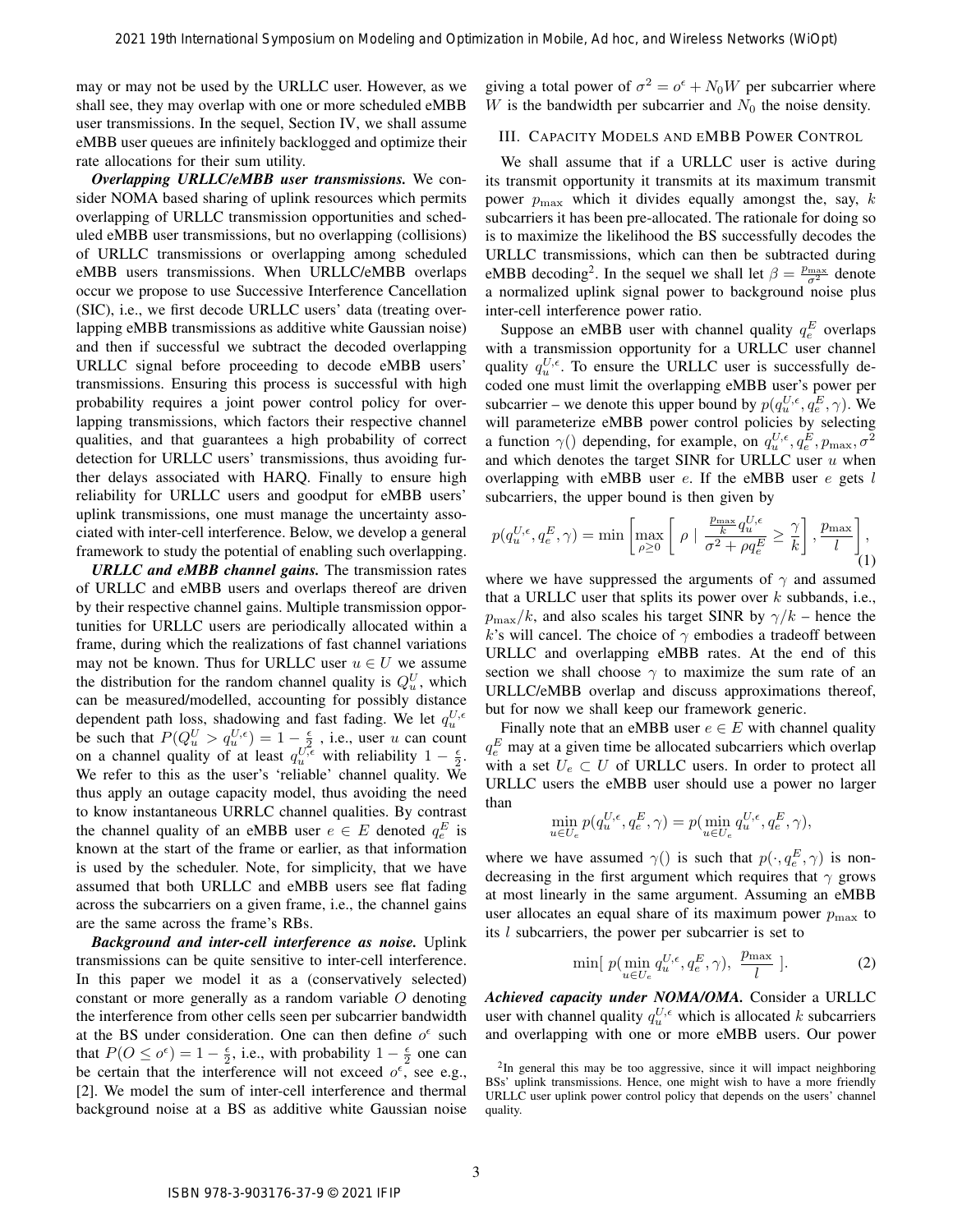control policy for eMBB users ensures the URLLC users see an SINR of at least  $\frac{\gamma}{k}$  across subcarriers, and the maximum rate achievable by pre-allocating  $k$  subcarriers in a minislot for the URLLC user to transmit is

$$
c_{u,e}^U(k) = k\mu \frac{W}{2} \log(1 + \frac{\gamma}{k}) \text{ bits/minislot,}
$$
 (3)

where  $\mu$  is the minislot duration. Recall the function  $\gamma$  may depend on  $q_u^{U,\epsilon}$  and  $q_e^E$  thus the capacity  $c_{u,e}^U$  is indexed accordingly. Since this function is increasing in  $k$ , if user  $u$ requires an opportunity to transmit b bits on a minislot it will need to be allocated

$$
k_{u,e}^{U}(b) = \lceil \min_{k} [ k \mid c_{u,e}^{U}(k) \ge b] \rceil
$$
 (4)

subcarriers. The above capacity formulas are contingent on a sufficiently good URLLC channel and not seeing an excessively high intercell interference, for our system model this occurs with probability  $(1 - \frac{\epsilon}{2})^2 \approx 1 - \epsilon$  which corresponds to the desired URLLC reliability. To keep things simple we have used the usual capacity formula leaving practical modulation and coding schemes and/or the impact of finite blocklengths aside, see e.g., [25].

If a URLLC user  $u \in U$  with channel gain  $q_u^{U,\epsilon}$  is assigned  $k$  subcarriers in a minislot without overlaps with eMBB users, i.e., orthogonal multiple access (OMA), we shall model and denote its capacity by

$$
c_{u,0}^U(k) = k\mu \frac{W}{2} \log(1 + \frac{\beta}{k} q_u^{U,\epsilon}) \text{ bits/minislot.}
$$
 (5)

Once again this function is increasing in  $k$  thus as in the case with overlaps if user  $u$  has to transmit  $b$  bits on a minislot it will need to be allocated following no. of subcarriers:

$$
k_{u,0}^U(b) := \lceil \min_k \lfloor k \mid c_{u,0}^U(k) \ge b \rfloor \rceil. \tag{6}
$$

Now consider an eMBB user  $e \in E$  with channel quality  $q_e^E$ . As mentioned earlier URLLC users will be successfully decoded and their interference will be cancelled with probability  $(1-\epsilon)$ . Note that the URLLC users' channels are estimated for coherent detection but are not known prior to scheduling, as mentioned earlier. Thus, the average capacity (in bits/minislot) achieved by eMBB user  $e$  when it is allocated  $l$  subcarriers which overlap with the subset  $U_e$  of URLLC users is thus given by

$$
c_{U_e,e}^E(l) = l(1 - \epsilon)\mu \frac{W}{2}
$$
\n
$$
\log(1 + \frac{\min[ p(\min_{u \in U_e} q_u^{U,\epsilon}, q_e^E, \gamma), \frac{p_{\max}}{l} ]q_e^E}{\sigma^2})
$$
\n(7)

If an eMBB user with channel quality  $q_e^E$  is assigned dedicated resources without overlaps with URLLC users, i.e., OMA, we shall model and denote its capacity as follows

$$
c_{0,e}^{E}(l) = l\mu \frac{W}{2} \log\left(1 + \frac{\beta}{l} q_e^{E}\right) \text{ bits/minislot.}
$$
 (8)

*Optimizing eMBB power control*. As mentioned earlier  $\gamma$ , and thus eMBB power control, could depend on various characteristics of the overlapping transmissions and system criteria - below we propose a sum-rate optimal power control policy and derive the  $\gamma$  that achieves it. We then propose a linear power control policy, which approximates the sum-rate optimal policy, and simplifies the subsequent scheduling stage.

Proposition 1. Sum-rate Optimal Power Control (OPC) **policy**. Consider an eMBB user with channel quality  $q_e^E$  which *is allocated* l *subcarriers overlapping with a URLLC user with channel quality*  $q_u^{U,\epsilon}$  *which has been allocated k subcarriers. We refer to the sum-rate optimal eMBB power control as setting the target*  $\gamma$  *in Eq. (1) so as to maximize the sum of the normalized URLLC/eMBB rates of the overlap. It can be shown to be independent of* k *and given by*

$$
\gamma^{OPC}(q_u^{U,\epsilon}, q_e^E, \beta, l) = \frac{\beta q_u^{U,\epsilon}}{1 + \frac{\beta}{l} q_e^E}.
$$
\n(9)

*This can be viewed as generalizing conventional channel inversion power control based on the eMBB user channel quality while including a linear scaling in URLLC users' channel quality.*

*Proof.* From (3) and (7), the achievable overlap rate (normalized by  $\mu \frac{W}{2}$ ) per subcarrier for the given pair of users is

1 µ W 2 c U u,e(k) k + c E <sup>U</sup>e,e(l) l = log(1 + <sup>γ</sup> k ) + (1 <sup>−</sup> ) log(1 + min[ <sup>p</sup>(minu∈U<sup>e</sup> q U, u , q<sup>E</sup> e , γ), pmax l ]q E e σ 2 ) (a) = (1 <sup>−</sup> ) log(1 + <sup>γ</sup> k ) 1 1− + (1 <sup>−</sup> ) log(1 + <sup>1</sup> σ <sup>2</sup> min[ <sup>p</sup>max<sup>q</sup> U, u γ − σ 2 , pmaxq E e l ]) (b) = log(1 + <sup>γ</sup> k )+(1 <sup>−</sup> ) log(min[ <sup>p</sup>max<sup>q</sup> U, u γσ<sup>2</sup> , 1+ pmaxq E e lσ<sup>2</sup> ]) (c) = (1 − ) min h log (1 + <sup>γ</sup> k ) 1 1− γ βqU, u , log 1 + γ k 1 1− 1 + β l q E e i, (10) 2021 19th International Symposium on Modeling and Optimization in Mobile, Ad hoc, and Wireless Networks (WiOpt) ISBN 978-3-903176-37-9 © 2021 IFIP

where  $(a)$  follows from the fact that if  $(1)$  has a feasible solution, it yields  $p(q_u^U,\epsilon, q_e^E, \gamma) q_e^E = \min \left[ \frac{p_{\text{max}} q_u^U,\epsilon}{\gamma} - \right]$  $\sigma^2$ ,  $p_{\text{max}} q_e^E$ ]. Simplifying the second term in (*a*) yields (*b*), and (c) follows from interchanging the order of the min() and log() due to monotonicity of the log() function and substituting  $\beta = \frac{p_{\text{max}}}{\sigma^2}$ . If the first (second) term on RHS of (10) after (c) is always smaller than the second (first) one  $\forall \gamma$ , i.e. if  $\gamma \geq \beta q_u^{U,\epsilon}/(1+\frac{\beta}{l}q_e^E)$  (versus  $\gamma \leq \beta q_u^{U,\epsilon}/(1+\frac{\beta}{l}q_e^E)$ ), the maximum of the normalized sum-rate is achieved for the smallest (largest) feasible  $\gamma$  as that function is monotonically decreasing (increasing) in  $\gamma$ . Otherwise, it is achieved where they intersect. Hence, for all cases the best overlap rate is attained if  $\gamma$  satisfies (9).  $\Box$ 

OPC's dependence on the joint overlapping characteristics make it challenging to use in optimizing scheduling. In the sequel we shall consider the following linear policy which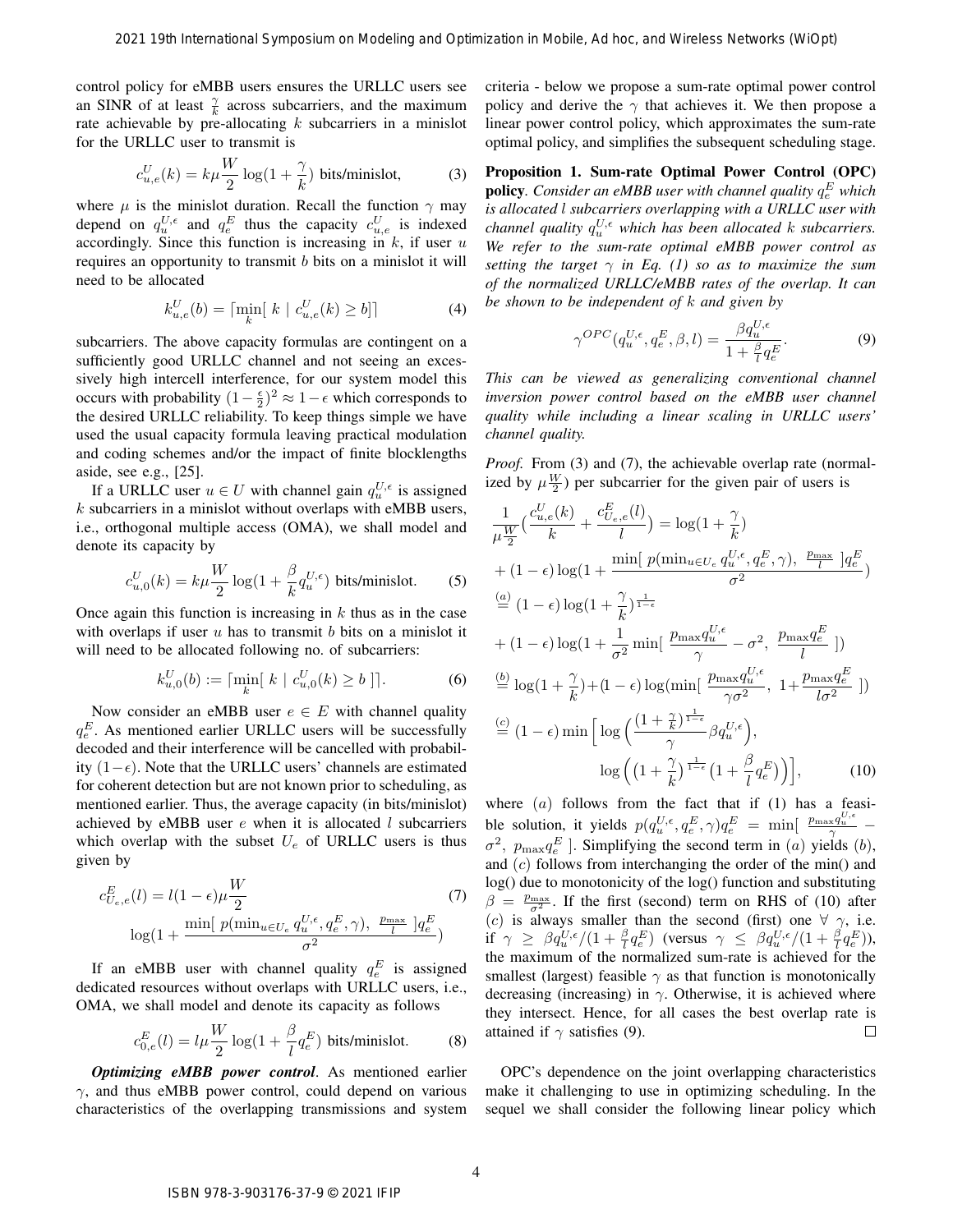

Fig. 1: An uplink frame with optimized layout for semi-persistent URLLC users and eMBB users with dynamic demands opportunistically overlapping RBs over the layout.

approximates OPC in the low SNR per subcarrier regime and/or poor eMBB channel quality, i.e. when  $\frac{\beta q_e^E}{l} \ll 1$ , and depends only on  $q_u^{U,\epsilon}$ .

Proposition 2. Linear Power Control (LPC) policy*. We refer to a linear eMBB power control policy as setting the target*  $\gamma$ *in Eq. (1) to*

$$
\gamma^{LPC}(q_u^{U,\epsilon}, \kappa) = \kappa \beta q_u^{U,\epsilon}, \quad \text{for some } \kappa \in (0,1). \tag{11}
$$

Note that this choice  $\gamma^{LPC}$  ensures the associated eMBB power control derived from the bound in Eq. (1) depends solely on  $q_e^E$ .

*Granularity of resource allocation*. For reference we sketch an uplink frame structure in Fig. 1 illustrating the optimized layout for periodic scheduling of semi-persistent strips of URLLC users and opportunistic scheduling of eMBB users over the URLLC layout. As shown eMBB users are allocated RBs, i.e, blocks of  $m$  minislots and  $n$  subcarriers while URLLC users are periodically allocated strips of consecutive subcarriers across minislots. Note that an eMBB user allocated RBs in the same time slot (column) will need to spread its power across the associated subcarriers. The efficient overlapping of URLLC user strips over eMBB users' RBs corresponds to a packing problem explored in Section IV of this paper.

## IV. JOINT SCHEDULING OF URLLC AND EMBB TRAFFIC

In this section we adopt LPC throughout. Since LPC based eMBB power control results in a URLLC rate that depends solely on the overlapping URLLC channel quality, the resource requirements to meet URLLC users' demands can be determined without prior knowledge of the overlapping eMBB users' channel qualities. This permits one to develop a practical approach to joint URLLC/eMBB scheduling which can be decomposed into two sub-problems: 1) optimizing the layout of URLLC users demands; and 2), scheduling the eMBB users to opportunistically overlap their transmissions across the URLLC layout.

## *A. Optimizing URLLC layout for semi-persistent demands*

We shall consider resource allocation for semi-persistent URLLC uplink user traffic along with dynamic eMBB uplink

demands. A URLLC user  $u \in U$  specifies its requirement in terms of periodic transmission opportunities, say  $b<sub>u</sub>$  bits every p minislots, which are pre-allocated and may or may not be used for transmission. For simplicity URLLC users share the same period p. This corresponds to a request for  $k_{u,e}^{U}(b_u)$ (defined in  $(4)$ ) consecutive subcarriers every p minislots. Note that under LPC  $k_{u,e}^U(b_u)$  is independent of e's channel quality so henceforth we write  $k_u^U(b_u)$ . It may be constrained to take a particular set of possible integers, see e.g., [24].

A layout of URLLC users' demands across a frame is defined based on a 0-1 matrix  $\mathbf{A} = (A_{x,y}^u : u \in U, x =$  $1, \ldots, f_w, y = 1, \ldots, f_h$ . If the assignment of user u's first periodic requirement to minislot  $x$  starting at subcarrier  $y$ is such that  $y \leq f_h - k_u^U(b) + 1$  then  $A_{x,y}^u = A_{x,y+1}^u =$  $\ldots = A^u_{x,y+k_u^U(b)-1} = 1$ , corresponding to  $k_u^U(b)$  consecutive subcarrier assignments, and  $\theta$  otherwise. Also to ensure feasibility, sub-carrier assignments must be such that  $\forall x, y$  we have that  $\sum_{u \in U} A_{x,y}^u \leq 1$ , i.e., the URLLC users' transmission opportunities do not overlap.

Let  $R^{r,s} \subset F$  denote the minislots and subcarrier indices corresponding to RB  $(r, s) \in \{1, 2, ..., w\} \times \{1, 2, ..., h\},$ i.e.,  $R^{r,s} = \{(r-1)m+1, \ldots rm-1\} \times \{(s-1)n+1, \ldots, sn-1\}$ 1}. Under a given layout A user  $u$ 's assignment overlaps with that of RB  $(r, s)$  if for some  $(x, y) \in R^{r,s}$  we have  $A_{x,y} = 1$ , we shall let  $U_{r,s}(A)$  denote the subset of users whose assignments overlap with RB  $(r, s)$ . Fig. 1 exhibits an example URLLC layout over an OFDMA frame.

Under LPC eMBB users' transmit powers are independent of the channel quality of the URLLC user(s) it may overlap, i.e., it only depends on whether there is an overlap. Thus to maximize eMBB user capacity one need only focus on constructing URLLC layouts A which maximize  $F(A)$ , i.e., the number of RBs with no URLLC overlaps in the layout  $A$ .

The maximization of  $F(A)$  can be connected to makespan minimization in multi-processor scheduling. Let us consider the problem of placing the first cluster of periodic demands (see Fig. 1) in a URLLC layout on an infinite column of RBs with width m minislots, i.e.,  $w = 1$  and  $h = \infty$ . This can be viewed as placing the demands on  $m$  parallel servers. An offline algorithm for placing such demands in a *greedy first fit decreasing* manner would order demands in decreasing size, and place them sequentially on the least loaded server. The makespan which corresponds to the sum of the loads on the most loaded server achieved by this algorithm is known to be within  $\frac{4}{3}$  of the optimal that is achievable [26]. Therefore, minimizing the makespan is the same as maximizing the number of free RBs  $F(A)$ . We can extend this idea to the case with finite height h and  $w > 1$  by allocating resources in a new RB column of width  $m$  minislots adjacent to the current column if a URLLC user's demand no longer fits in the current column. Once we have allocated resources to URLLC users, we then repeat this allocation every  $p$  minislots. The algorithm is formalized below and an example of the URLLC layout created using this algorithm is shown in Fig. 1. 2021 19th International Symposium on Modeling and Optimization International CAUSE are  $w_1$ . The specified and the material content in Modeling and Advised And hocket in The material content in Modeling and the material

Greedy First Fit Decreasing. Let U' be the set of URLLC users which have not yet been allocated resources. Initially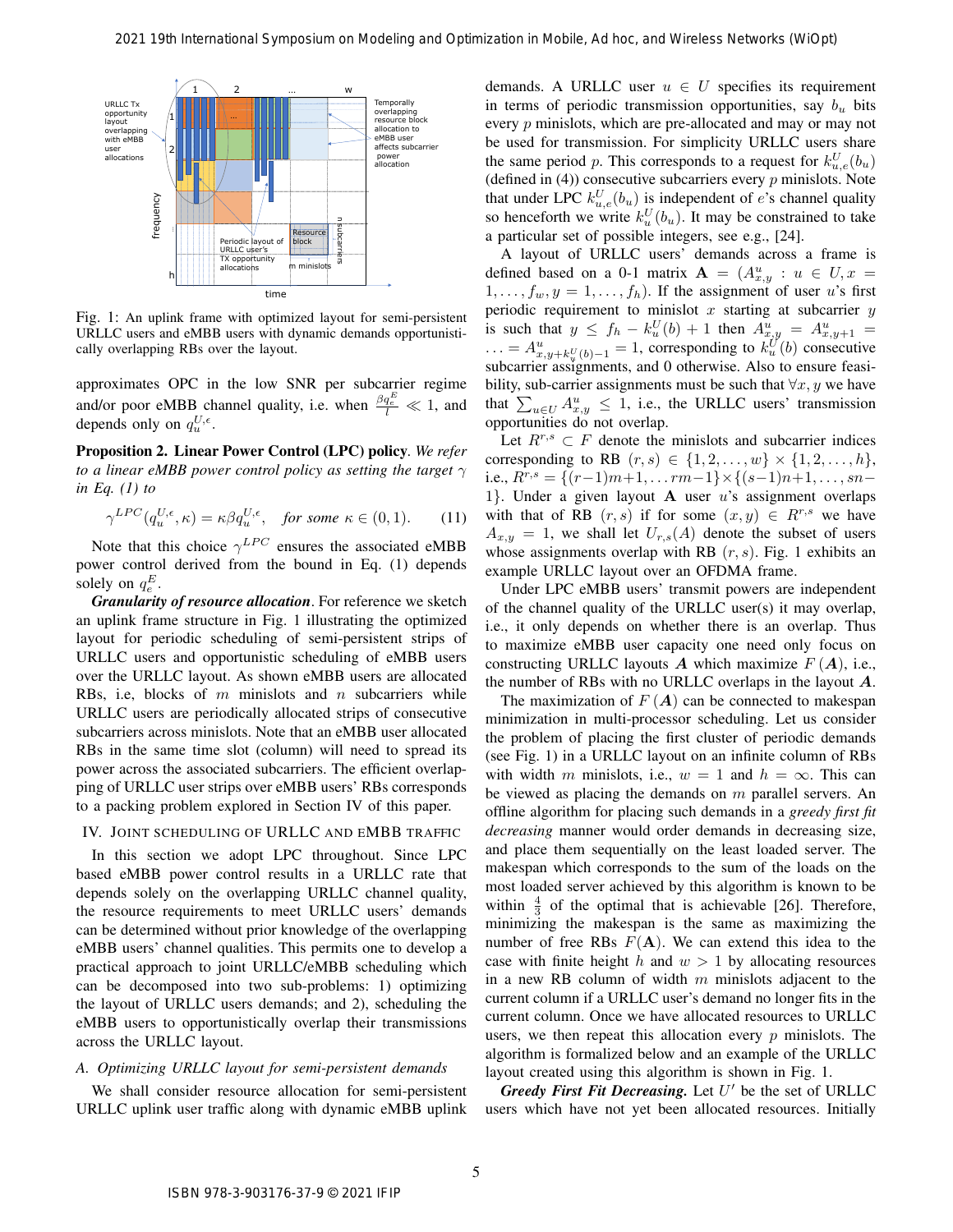$U' = U$ . Every p minislots we implement the following algorithm:

- 1) Let  $\tilde{u}$  be the URLLC user with highest value of  $k_u^U(b_u)$ in  $U'$ .
- 2) Find the minislot  $(\tilde{m})$  with least of number of RBs overlapped by URLLC users.
- 3) If  $\tilde{u}$  fits in the current column, then place user  $\tilde{u}$  on minislot  $\tilde{m}$  and set  $U' \leftarrow U' \setminus \tilde{u}$ . Otherwise move to a new adjacent column of width  $m$  slots.
- 4) Go to step 1 until  $U' = \emptyset$ .

# *B. Opportunistic Overlapping: eMBB scheduling over URLLC Layouts*

Recall URLLC users are assumed to be persistent. Thus, once a URLLC layout  $A$  is determined it is fixed for a period of time. This induces a distribution for each eMBB user's rate on each RB depending on its time varying channel quality and whether it overlaps with the URLLC layout, i.e., (7) and (8).

*eMBB power control policy.* There are two factors which limit the eMBB users' transmit power per subcarrier. First, the need to protect overlapping URLLC users' transmissions captured by (1). Second, the fact that  $p_{\text{max}}$  will be divided equally among the subcarriers (RBs in same column) allocated to the eMBB user in a given slot. For simplicity we shall make the following assumption to ensure that eMBB transmit power is limited to  $p_{\text{max}}$ .

Assumption 1. *Each eMBB user will be allocated at most* ζ *RBs in a slot. The eMBB user's transmit power per sub-carrier is*  $\frac{p_{\text{max}}}{\zeta n}$  and if it overlaps with a URLLC user the minimum of  $\frac{p_{\max}}{\zeta n}$  and the bound of (2) is applied under LPC.

*Wireless channel variations.* We shall assume that eMBB users' channel qualities are fixed for the duration of a frame and i.i.d. across frames. The marginal distribution for this process is modeled by a random variable  $Z$  taking values in a finite set of system states  $\mathcal{Z} = \{1, \ldots, |\mathcal{Z}|\}$  with probability mass function  $p_Z$  (·). We shall denote the rate achieved by an eMBB user  $e$  in RB  $(r, s)$  under URLLC layout  $A$  and channel state z is given by  $c_{\mathbf{A},e}^{E,z}(r,s)$ . The scheduler is assumed to know  $c_{\mathbf{A},e}^{E,z}(r,s)$  for all e. z, and  $(r, s)$ , and can thus opportunistically exploit such variations in allocating resources to eMBB users.

*Capacity set for eMBB traffic.* It should be clear that the capacity region of eMBB users depends on the URLLC layout A and the power control policy induced by Assumption 1. In order to capture the capacity set  $C_A \subset \mathbb{R}_+^{|\vec{E}|}$  we define the set of all feasible *allocation vectors* as  $\mathcal{B} \subset [0, 1]^{w \times h \times |E| \times |\mathcal{Z}|}$ . For each allocation vector  $\mathbf{B} \in \mathcal{B}$ ,  $\mathbf{B}(r, s, e, z)$  is the probability that RB  $(r, s)$  is allocated to eMBB user e in state z. One may also view  $B(r, s, e, z)$  as the fraction of time that we allocate RB  $(r, s)$  to eMBB user e when network state is z. Therefore, for all  $r \in [1:w]$ ,  $s \in [1:h]$  and  $z \in [1:|\mathcal{Z}|]$  we have the constraint  $\sum_{e=1}^{|E|} \boldsymbol{B}(r, s, e, z) \leq 1$ .

We define a Stationary Scheduling Policy  $\pi$  as a mapping from  $(A, z)$  to  $B$ , i.e., given a URLLC layout and network

state z,  $\pi$  is associated with allocation vector  $B^{\pi}$ . Let  $\Pi_{A}$ be the set of all Stationary Scheduling Policies for a given URLLC layout A. We define the capacity set  $\mathcal{C}_A \subset \mathbb{R}_+^{|\vec{E}|}$  for eMBB traffic as the set of long term rates achievable under policies in Π. Let  $\mathbf{c}^{\pi} = (c_e^{\pi} | e \in E)$  where

$$
c_e^{\pi} = \sum_{z \in \mathcal{Z}} p_{\mathcal{Z}}(z) \left( \sum_{r=1}^{w} \sum_{s=1}^{h} \boldsymbol{B}^{\pi}(r, s, e, z) c_{\boldsymbol{A}, e}^{E, z}(r, s) \right). \tag{12}
$$

Then the capacity region is given by  $C_A = \{ c \in \mathbb{R}_+^{\vert \mathcal{U} \vert} \mid \exists \pi \in \mathcal{U} \}$  $\Pi_A$  such that  $c \leq c^{\pi}$ . Note that this capacity region depends on the distributions of the channel states, URLLC layout and eMBB power control policy.

*Utility maximization problem.* We shall assume eMBB users have infinitely backlogged uplink queues. Consider a standard sum utility maximization framework where each eMBB user e has an associated utility function  $f_e(\cdot)$  which is a strictly concave, continuous and differentiable function of the average rate  $c_e$  experienced by the eMBB user. Our objective is to determine a scheduling policy  $\pi^*$  which attains the maximum in the following optimization problem:

$$
\max_{\pi} \left\{ \sum_{e \in E} f_e(\mathbf{c}_e^{\pi}) \, | \, \mathbf{c}^{\pi} \in \mathcal{C}_A \right\}.
$$
 (13)

Determining an optimal policy requires knowledge of wireless channel variation statistics. A standard approach [27] to circumvent this issue is to use a gradient based online scheduling algorithm which depends on the average rate based on past allocations to eMBB users  $\{\overline{\tau}_e \mid e \in E\}$ , marginal utilities of users  $\left\{f'_e(\overline{\tau}_e) := \frac{df_e(x)}{dx}\Big|_{x=\overline{\tau}_e} \mid e \in E\right\}$  and current channel rates  $\left\{ c_{\mathbf{A},e}^{E,z}(r,s) \mid e \in E \right\}$ . We first allocate RBs to eMBB users on a given slot, i.e., a fixed value of  $r$ . Once we allocate all RBs in a slot, we then move onto the next slot and so on. Let  $E_r(s) \subset E$  be the set of eMBB users which have been allocated less than  $\zeta$  RBs after performing the allocation to RB  $(r, s)$ . For the RB  $(r, s + 1)$ , we schedule an eMBB user  $e^*$  such that 2021 19th International Symposium on Modeling and Symposium on Modeling Agents and Winding and Symposium of Modeling and Symposium of Modeling and Symposium of Modeling and Symposium of Modeling and Symposium of Modeling

$$
e^* \in \operatorname{argmax}_{e \in E_r(s)} \left\{ c_{\mathbf{A},e}^{E,z}(r,s) \, f'_e(\overline{\tau}_e) \right\}.
$$
 (14)

After allocation to each RB, we update  $\overline{\tau}_e$  as follows:

$$
\overline{\tau}_e \leftarrow (1 - \alpha)\overline{\tau}_e + \alpha(1 - \epsilon)c_{\mathbf{A},e}^{E,z}(r,s), \tag{15}
$$

where  $\alpha > 0$ . We continue this process until all RBs in a frame are exhausted. The following theorem summarizes the optimality of the above scheduler.

Theorem 1. *Given a fixed URLLC layout and LPC, the channel and URLLC layout aware utility maximizing scheduler described by* (14) *and* (15) *achieves the optimal eMBB sum utility as*  $\alpha \rightarrow 0$ *.* 

The proof of the above theorem is more or less standard at this point, see e.g., [27]. The only difference with respect to previous work is that the fixed URLLC layout influences the possible achievable rates under different channel states.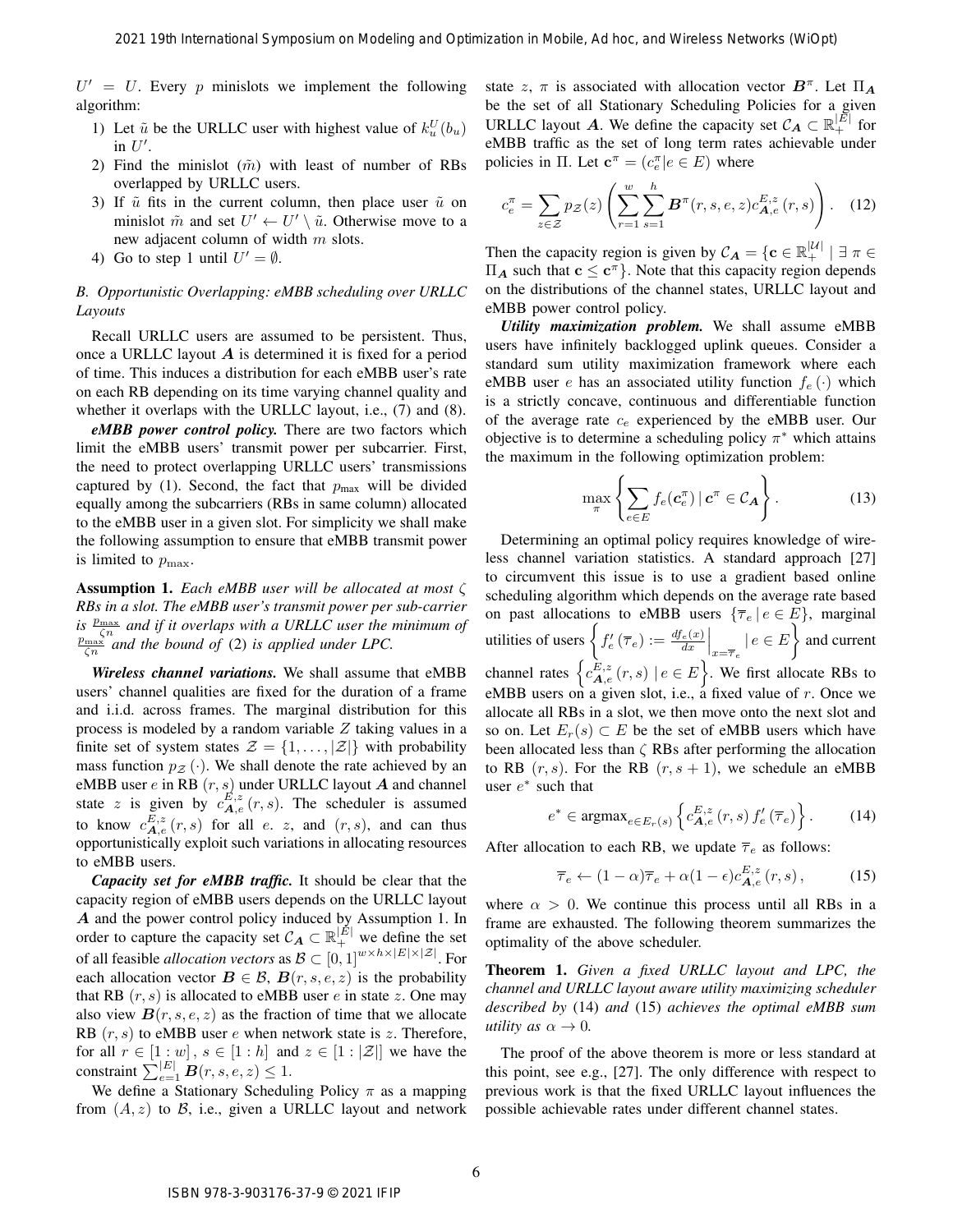

as a function of b.

centile thpt. as a function of b.

as a function of b. centile thpt. as a function of b.

Fig. 2: Simulation results for Scenarios 1 and 2.



Fig. 3: Comparison of eMBB sum and 5<sup>th</sup> percentile thpt.

#### *C. Performance Evaluation*

We consider an uplink OFDMA system with 10 eMBB users and 10 URLLC users. We follow the OFDMA numerology in [28] with carrier frequency 900 MHz, system bandwidth 40 MHz and sub-carrier bandwidth 15 KHz. Each slot is of duration 1 msec. and has 14 OFDMA symbols. A slot consists of 7 minislots with a minislot consisting of 2 OFDMA symbols. An RB for eMBB user consists of 12 subcarriers and 14 OFDMA symbols. For URLLC users resource allocation is performed at a granularity of 12 subcarriers and 2 OFDMA symbols. We choose  $p_{\text{max}} = 23$  dBm and thermal noise power  $N_oW = -104$  dBm based on the simulation parameters mentioned in [29]. The channel gain consists of path loss and small-scale fading. The path loss in  $\text{dB}$  at a distance  $d$  meters is given by the expression  $120.9 + 37.6 \log 10 (d/1000)$ . For convenience, we fix the inter-cell interference at -80 dBm and we choose  $\zeta = 30$ ,  $f_e(\cdot) = \log(\cdot)$ , and  $p = 1$ .

We classify users based on their distance to the BS into three different classes; users within a distance of 30 meters from the BS have *good* channel conditions, users between 30 and 60 meters have *medium* quality channel conditions and users at a distance greater than 60 meters have *poor* channel conditions, i.e., they are the cell edge.

*eMBB throughput as a function of*  $\kappa$  *and*  $\delta$ *:* There are two factors which determine the eMBB sum/5<sup>th</sup> percentile throughput 1) eMBB capacity in overlapped RBs vs nonoverlapped RBs; and 2), the number of RBs required by URLLC users. Observe that when we reduce  $\kappa$ , URLLC capacity per sub-carrier decreases but eMBB users get higher capacity in overlapping RBs (see  $(11)$ ). However, for a given b reducing  $\kappa$  increases the URLLC bandwidth requirement and hence reduces the free RBs for eMBB users. Reducing  $\kappa$  even further for a given value of  $b$  results in a scenario where we cannot fit URLLC demands in 40 MHz bandwidth. Hence, the performance of NOMA w.r.t. OMA depends on the balance between the above factors.

We consider two simulation scenarios in Figure 2 with  $\epsilon = 10^{-5}$  and compare the performance of NOMA w.r.t. OMA for different values of  $\kappa$  resulting in different power control limitation for eMBB traffic based on (11). In both, URLLC users have good channel conditions. eMBB users have *poor* and *medium* channel conditions in Scenarios 1 and 2, respectively. For NOMA we use the URLLC layout generation strategy and eMBB scheduling strategy in Sec. IV-A and Sec. IV-B, respectively. In OMA, we create URLLC layout based on OMA URLLC capacity expression (5). However, unlike NOMA, in OMA we schedule eMBB users only in RBs which are not overlapped with URLLC users. We average the results over 30 random drops of eMBB/URLLC users.

In Scenario 1, since eMBB users have *poor* channels on average, hence, for low values of  $\kappa$ , eMBB users at the edge can transmit with little or no power back-off. Hence, for  $\kappa = 0.2$ , eMBB throughput is almost insensitive to URLLC load (see Figures 2a and 2b). However, we can support URLLC load of only up to  $b = 600$  bits with  $\kappa = 0.2$ . With higher values of  $\kappa$ , we can support higher values of b and also the eMBB throughput is more sensitive to URLLC loads. For  $b = 800$  bits with  $\kappa = 0.5$ , with NOMA there is approximately 19.5% gain in sum throughput and 26.6% gain in the 5<sup>th</sup> percentile throughput with respect to OMA. With OMA, eMBB sum throughput decreases almost linearly as a function of b. In Scenario 2 since eMBB users have better channels than Scenario 1, the power back-offs required are higher. Therefore, the gains w.r.t. OMA diminish to less than 5% (see Figures 2c and 2d). Hence, we observe higher gains for NOMA when eMBB users' channel conditions are much poorer than URLLC users' channel conditions.

*eMBB throughput as a function of*  $\epsilon$ : In Fig. 3, we compare the percentage gains in sum throughput and 5<sup>th</sup> percentile throughput w.r.t. OMA for different  $\epsilon$  and three different scenarios. For example, the scenario with label GP implies that URLLC users have good (G) channel conditions and eMBB